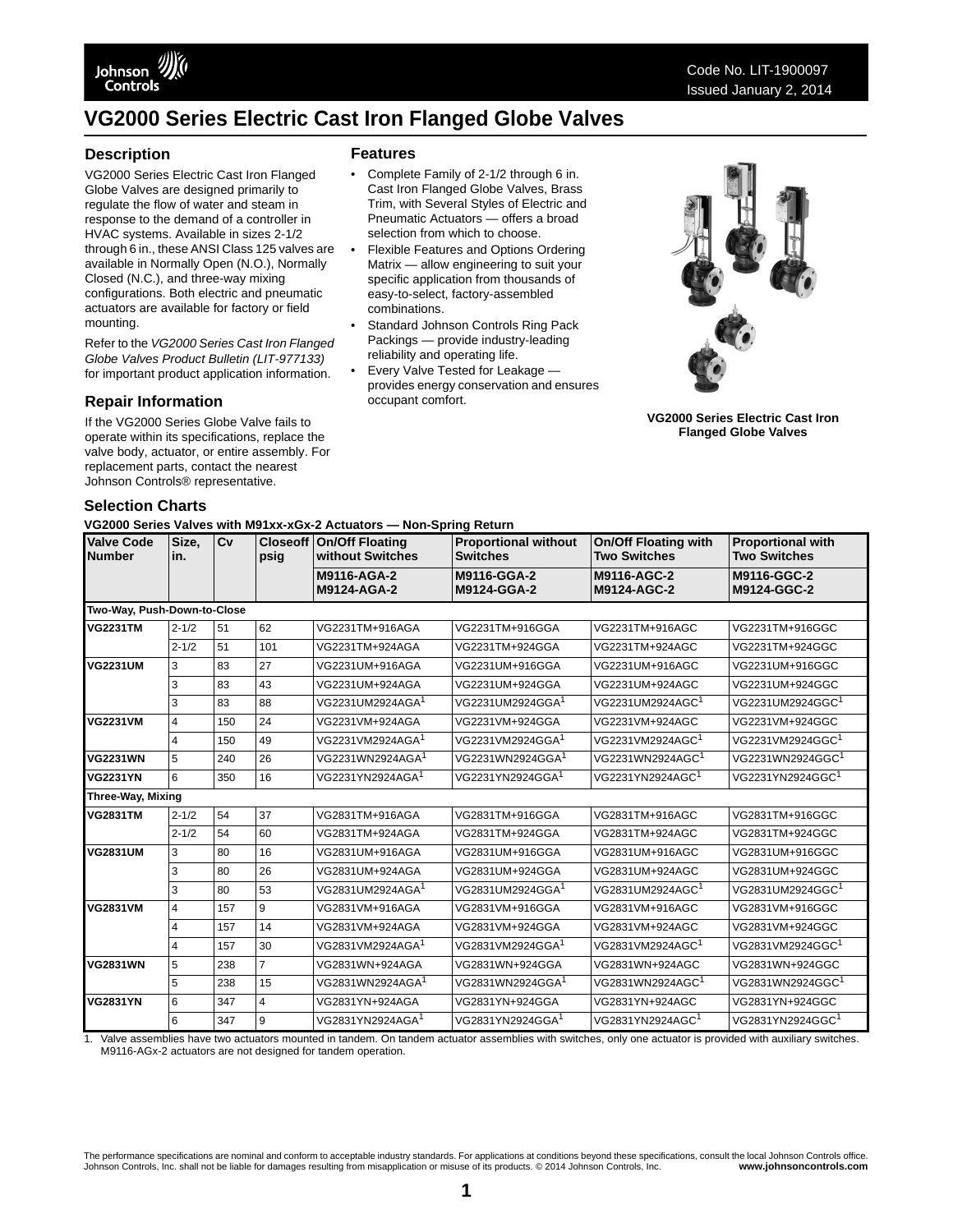



#### **VG2000 Series Valves with M9220 Series Non-Spring-Return Electric Valve Actuators**

**VG2000 Series Valves with M9220-xGx-3 Actuators — Spring Return — Floating and On/Off**

| <b>Valve Code</b> | Size.<br>in.                                                              | Cv  | <b>Closeoff</b><br>psig | <b>Floating</b>                                                           |                              | On/Off                       |                              |  |  |  |
|-------------------|---------------------------------------------------------------------------|-----|-------------------------|---------------------------------------------------------------------------|------------------------------|------------------------------|------------------------------|--|--|--|
| <b>Number</b>     |                                                                           |     |                         | <b>Without Switches</b>                                                   | <b>With Two Switches</b>     | <b>Without Switches</b>      | <b>With Two Switches</b>     |  |  |  |
|                   |                                                                           |     |                         | M9220-AGA-3                                                               | M9220-AGC-3                  | M9220-BGA-3                  | M9220-BGC-3                  |  |  |  |
|                   |                                                                           |     |                         | Two-Way - Spring Return Normally Open - Valve Stem Up                     |                              |                              |                              |  |  |  |
| <b>VG2231TM</b>   | $2 - 1/2$                                                                 | 51  | 76                      | VG2231TM+92NAGA                                                           | VG2231TM+92NAGC              | VG2231TM+92NBGA              | VG2231TM+92NBGC              |  |  |  |
| <b>VG2231UM</b>   | 3                                                                         | 83  | 33                      | VG2231UM+92NAGA                                                           | VG2231UM+92NAGC              | VG2231UM+92NBGA              | VG2231UM+92NBGC              |  |  |  |
|                   | 3                                                                         | 83  | 66                      | VG2231UM292NAGA <sup>1</sup>                                              | VG2231UM292NAGC <sup>1</sup> | VG2231UM292NBGA <sup>1</sup> | VG2231UM292NBGC <sup>1</sup> |  |  |  |
| <b>VG2231VM</b>   | $\overline{4}$                                                            | 150 | 37                      | VG2231VM292NAGA <sup>1</sup>                                              | VG2231VM292NAGC <sup>1</sup> | VG2231VM292NBGA <sup>1</sup> | VG2231VM292NBGC <sup>1</sup> |  |  |  |
| <b>VG2231WM</b>   | 5                                                                         | 240 | 20                      | VG2231WM292NAGA <sup>1</sup>                                              | VG2231WM292NAGC <sup>1</sup> | VG2231WM292NBGA <sup>1</sup> | VG2231WM292NBGC <sup>1</sup> |  |  |  |
|                   |                                                                           |     |                         | Two-Way - Spring Return Normally Closed - Valve Stem Down                 |                              |                              |                              |  |  |  |
| <b>VG2231TM</b>   | $2 - 1/2$                                                                 | 51  | 76                      | VG2231TM+94NAGA                                                           | VG2231TM+94NAGC              | VG2231TM+94NBGA              | VG2231TM+94NBGC              |  |  |  |
| <b>VG2231UM</b>   | 3                                                                         | 83  | 33                      | VG2231UM+94NAGA                                                           | VG2231UM+94NAGC              | VG2231UM+94NBGA              | VG2231UM+94NBGC              |  |  |  |
|                   | 3                                                                         | 83  | 66                      | VG2231UM294NAGA <sup>1</sup>                                              | VG2231UM294NAGC <sup>1</sup> | VG2231UM294NBGA <sup>1</sup> | VG2231UM294NBGC <sup>1</sup> |  |  |  |
| <b>VG2231VM</b>   | $\overline{4}$                                                            | 150 | 37                      | VG2231VM294NAGA <sup>1</sup>                                              | VG2231VM294NAGC <sup>1</sup> | VG2231VM294NBGA <sup>1</sup> | VG2231VM294NBGC <sup>1</sup> |  |  |  |
| <b>VG2231WM</b>   | 5                                                                         | 240 | 20                      | VG2231WM294NAGA <sup>1</sup>                                              | VG2231WM294NAGC <sup>1</sup> | VG2231WM294NBGA <sup>1</sup> | VG2231WM294NBGC <sup>1</sup> |  |  |  |
|                   | Three-Way Mixing - Spring Return - Valve Stem Up - Side Inlet Port Closed |     |                         |                                                                           |                              |                              |                              |  |  |  |
| <b>VG2831TM</b>   | $2 - 1/2$                                                                 | 54  | 45                      | VG2831TM+92NAGA                                                           | VG2831TM+92NAGC              | VG2831TM+92NBGA              | VG2831TM+92NBGC              |  |  |  |
| <b>VG2831UM</b>   | 3                                                                         | 80  | 20                      | VG2831UM+92NAGA                                                           | VG2831UM+92NAGC              | VG2831UM+92NBGA              | VG2831UM+92NBGC              |  |  |  |
|                   | 3                                                                         | 80  | 40                      | VG2831UM292NAGA <sup>1</sup>                                              | VG2831UM292NAGC <sup>1</sup> | VG2831UM292NBGA <sup>1</sup> | VG2831UM292NBGC <sup>1</sup> |  |  |  |
| <b>VG2831VM</b>   | $\overline{4}$                                                            | 157 | 11                      | VG2831VM+92NAGA                                                           | VG2831VM+92NAGC              | VG2831VM+92NBGA              | VG2831VM+92NBGC              |  |  |  |
|                   | $\overline{4}$                                                            | 157 | 22                      | VG2831VM292NAGA <sup>1</sup>                                              | VG2831VM292NAGC <sup>1</sup> | VG2831VM292NBGA <sup>1</sup> | VG2831VM292NBGC <sup>1</sup> |  |  |  |
| <b>VG2831WN</b>   | 5                                                                         | 238 | 12                      | VG2831WN292NAGA <sup>1</sup>                                              | VG2831WN292NAGC <sup>1</sup> | VG2831WN292NBGA <sup>1</sup> | VG2831WN292NBGC <sup>1</sup> |  |  |  |
| <b>VG2831YN</b>   | 6                                                                         | 347 | $\overline{7}$          | VG2831YN292NAGA <sup>1</sup>                                              | VG2831YN292NAGC <sup>1</sup> | VG2831YN292NBGA <sup>1</sup> | VG2831YN292NBGC <sup>1</sup> |  |  |  |
|                   |                                                                           |     |                         | Three-Way Mixing - Spring Return - Valve Stem Down - Side Inlet Port Open |                              |                              |                              |  |  |  |
| <b>VG2831TM</b>   | $2 - 1/2$                                                                 | 54  | 45                      | VG2831TM+94NAGA                                                           | VG2831TM+94NAGC              | VG2831TM+94NBGA              | VG2831TM+94NBGC              |  |  |  |
| <b>VG2831UM</b>   | 3                                                                         | 80  | 20                      | VG2831UM+94NAGA                                                           | VG2831UM+94NAGC              | VG2831UM+94NBGA              | VG2831UM+94NBGC              |  |  |  |
|                   | 3                                                                         | 80  | 40                      | VG2831UM294NAGA <sup>1</sup>                                              | VG2831UM294NAGC <sup>1</sup> | VG2831UM294NBGA <sup>1</sup> | VG2831UM294NBGC <sup>1</sup> |  |  |  |
| <b>VG2831VM</b>   | $\overline{4}$                                                            | 157 | 11                      | VG2831VM+94NAGA                                                           | VG2831VM+94NAGC              | VG2831VM+94NBGA              | VG2831VM+94NBGC              |  |  |  |
|                   | $\overline{4}$                                                            | 157 | 22                      | VG2831VM294NAGA <sup>1</sup>                                              | VG2831VM294NAGC <sup>1</sup> | VG2831VM294NBGA <sup>1</sup> | VG2831VM294NBGC <sup>1</sup> |  |  |  |
| <b>VG2831WN</b>   | 5                                                                         | 238 | 12                      | VG2831WN294NAGA <sup>1</sup>                                              | VG2831WN294NAGC <sup>1</sup> | VG2831WN294NBGA <sup>1</sup> | VG2831WN294NBGC <sup>1</sup> |  |  |  |
| <b>VG2831YN</b>   | 6                                                                         | 347 | $\overline{7}$          | VG2831YN294NAGA <sup>1</sup>                                              | VG2831YN294NAGC <sup>1</sup> | VG2831YN294NBGA <sup>1</sup> | VG2831YN294NBGC <sup>1</sup> |  |  |  |

<span id="page-1-0"></span>1. Valve assemblies have two actuators mounted in tandem. On tandem actuator assemblies with switches, only one actuator is provided with auxiliary switches.

The performance specifications are nominal and conform to acceptable industry standards. For applications at conditions beyond these specifications, consult the local Johnson Controls office.<br>Johnson Controls, Inc. www.joh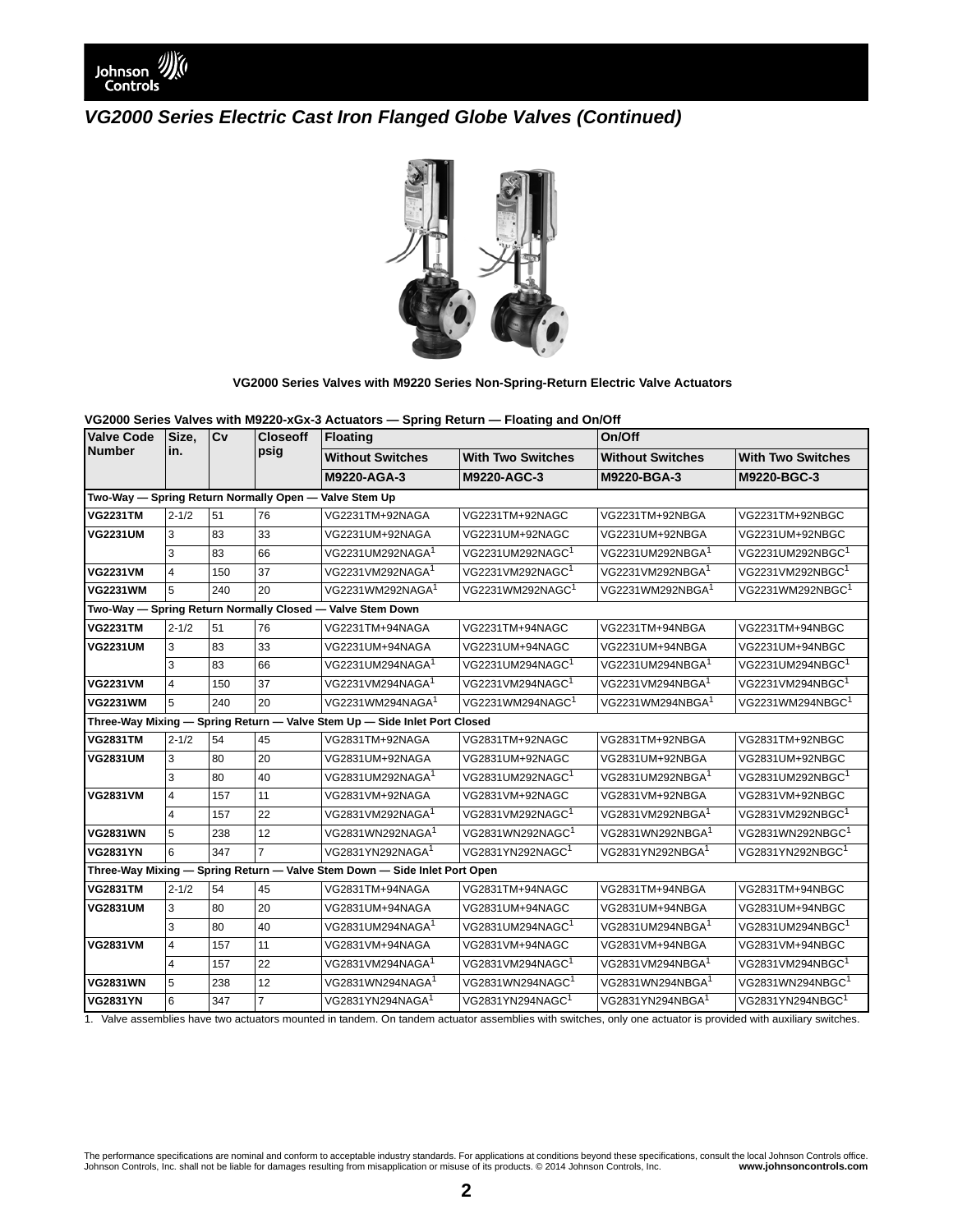### **VG2000 Series Valves with M9220-xGx-3 Actuators — Proportional**

| Valve Code Number Size, in.                                               |                | Cv  | <b>Closeoff psig</b> | <b>Without Switches</b>      | <b>With Two Switches</b>     |  |  |
|---------------------------------------------------------------------------|----------------|-----|----------------------|------------------------------|------------------------------|--|--|
|                                                                           |                |     |                      | M9220-GGA-3                  | M9220-GGC-3                  |  |  |
| Two-Way - Spring Return Normally Open - Valve Stem Up                     |                |     |                      |                              |                              |  |  |
| <b>VG2231TM</b>                                                           | $2 - 1/2$      | 51  | 76                   | VG2231TM+92NGGA              | VG2231TM+92NGGC              |  |  |
| <b>VG2231UM</b>                                                           | 3              | 83  | 33                   | VG2231UM+92NGGA              | VG2231UM+92NGGC              |  |  |
|                                                                           | 3              | 83  | 66                   | VG2231UM292NGGA <sup>1</sup> | VG2231UM292NGGC <sup>1</sup> |  |  |
| <b>VG2231VM</b>                                                           | $\overline{4}$ | 150 | 37                   | VG2231VM292NGGA <sup>1</sup> | VG2231VM292NGGC <sup>1</sup> |  |  |
| <b>VG2231WM</b>                                                           | 5              | 240 | 20                   | VG2231WM292NGGA <sup>1</sup> | VG2231WM292NGGC1             |  |  |
| Two-Way - Spring Return Normally Closed - Valve Stem Down                 |                |     |                      |                              |                              |  |  |
| <b>VG2231TM</b>                                                           | $2 - 1/2$      | 51  | 76                   | VG2231TM+94NGGA              | VG2231TM+94NGGC              |  |  |
| <b>VG2231UM</b>                                                           | 3              | 83  | 33                   | VG2231UM+94NGGA              | VG2231UM+94NGGC              |  |  |
|                                                                           | 3              | 83  | 66                   | VG2231UM294NGGA <sup>1</sup> | VG2231UM294NGGC <sup>1</sup> |  |  |
| <b>VG2231VM</b>                                                           | $\overline{4}$ | 150 | 37                   | VG2231VM294NGGA <sup>1</sup> | VG2231VM294NGGC <sup>1</sup> |  |  |
| <b>VG2231WM</b>                                                           | 5              | 240 | 20                   | VG2231WM294NGGA <sup>1</sup> | VG2231WM294NGGC <sup>1</sup> |  |  |
| Three-Way Mixing — Spring Return — Valve Stem Up — Side Inlet Port Closed |                |     |                      |                              |                              |  |  |
| <b>VG2831TM</b>                                                           | $2 - 1/2$      | 54  | 45                   | VG2831TM+92NGGA              | VG2831TM+92NGGC              |  |  |
| <b>VG2831UM</b>                                                           | 3              | 80  | 20                   | VG2831UM+92NGGA              | VG2831UM+92NGGC              |  |  |
|                                                                           | 3              | 80  | 40                   | VG2831UM292NGGA <sup>1</sup> | VG2831UM292NGGC <sup>1</sup> |  |  |
| <b>VG2831VM</b>                                                           | $\overline{4}$ | 157 | 11                   | VG2831VM+92NGGA              | VG2831VM+92NGGC              |  |  |
|                                                                           | $\overline{4}$ | 157 | 22                   | VG2831VM292NGGA <sup>1</sup> | VG2831VM292NGGC <sup>1</sup> |  |  |
| <b>VG2831WN</b>                                                           | 5              | 238 | 12                   | VG2831WN292NGGA <sup>1</sup> | VG2831WN292NGGC <sup>1</sup> |  |  |
| <b>VG2831YN</b>                                                           | 6              | 347 | $\overline{7}$       | VG2831YN292NGGA <sup>1</sup> | VG2831YN292NGGC <sup>1</sup> |  |  |
| Three-Way Mixing - Spring Return - Valve Stem Down - Side Inlet Port Open |                |     |                      |                              |                              |  |  |
| <b>VG2831TM</b>                                                           | $2 - 1/2$      | 54  | 45                   | VG2831TM+94NGGA              | VG2831TM+94NGGC              |  |  |
| <b>VG2831UM</b>                                                           | 3              | 80  | 20                   | VG2831UM+94NGGA              | VG2831UM+94NGGC              |  |  |
|                                                                           | 3              | 80  | 40                   | VG2831UM294NGGA <sup>1</sup> | VG2831UM294NGGC <sup>1</sup> |  |  |
| <b>VG2831VM</b>                                                           | $\overline{4}$ | 157 | 11                   | VG2831VM+94NGGA              | VG2831VM+94NGGC              |  |  |
|                                                                           | $\overline{4}$ | 157 | 22                   | VG2831VM294NGGA <sup>1</sup> | VG2831VM294NGGC <sup>1</sup> |  |  |
| <b>VG2831WN</b>                                                           | 5              | 238 | 12                   | VG2831WN294NGGA <sup>1</sup> | VG2831WN294NGGC <sup>1</sup> |  |  |
| <b>VG2831YN</b>                                                           | 6              | 347 | $\overline{7}$       | VG2831YN294NGGA <sup>1</sup> | VG2831YN294NGGC <sup>1</sup> |  |  |

<span id="page-2-0"></span>1. Valve assemblies have two actuators mounted in tandem. On tandem actuator assemblies with switches, only one actuator is provided with auxiliary switches.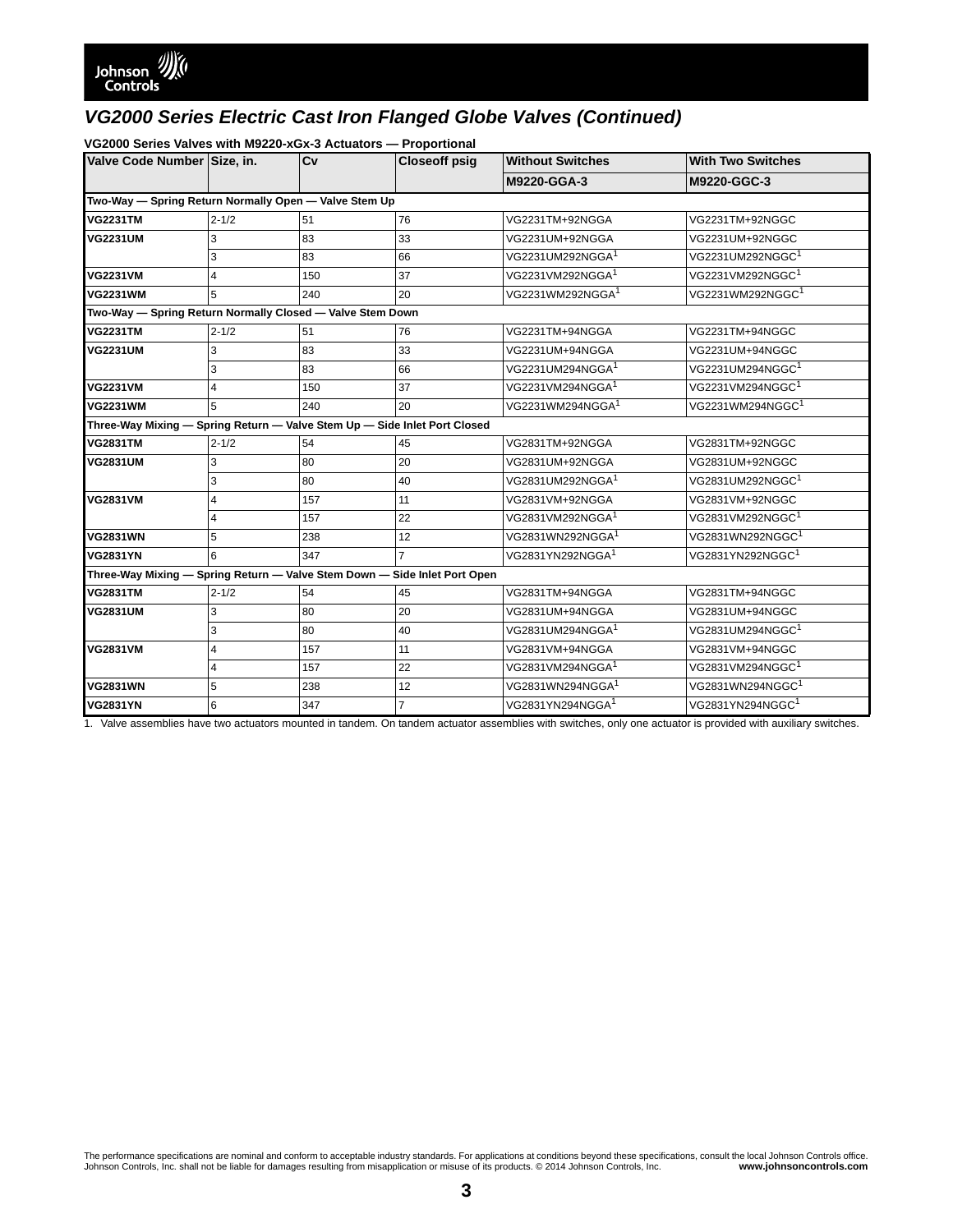



**VG2000 Series Valves with VA-3100 Series Non-Spring-Return Electric Valve Actuators**

**VG2000 Series Valves with VA-6100 Series Non-Spring-Return Electric Valve Actuators**

#### **VG2000 Series Valves with VA-3100-xGx Series Non-Spring-Return Actuators**

| <b>Valve Code</b><br><b>Number</b>                                       | Size, in.      | $\overline{C}$ | <b>Closeoff psig</b> | <b>Floating without</b><br><b>Switches</b>  | <b>Floating with</b><br><b>Feedback and Two</b><br><b>Switches</b> | 0 to 10 VDC Proportional<br>with Two Switches |  |
|--------------------------------------------------------------------------|----------------|----------------|----------------------|---------------------------------------------|--------------------------------------------------------------------|-----------------------------------------------|--|
|                                                                          |                |                |                      | <b>VA-3100-AGA</b>                          | <b>VA-3100-AGC</b>                                                 | <b>VA-3100-HGC</b>                            |  |
| Two-Way, Push-Down-to-Close                                              |                |                |                      |                                             |                                                                    |                                               |  |
| <b>VG2231TM</b>                                                          | $2 - 1/2$      | 51             | 115                  | VG2231TM+300AGA                             | VG2231TM+300AGC                                                    | VG2231TM+300HGC                               |  |
| <b>VG2231UM</b>                                                          | 3              | 83             | 79                   | VG2231UM+301AGA                             | VG2231UM+301AGC                                                    | VG2231UM+301HGC                               |  |
| <b>VG2231VM</b>                                                          | 4              | 150            | 45                   | VG2231VM+301AGA                             | VG2231VM+301AGC                                                    | VG2231VM+301HGC                               |  |
| <b>VG2231WN</b>                                                          | 5              | 240            | 29                   | VG2231WN+302AGA                             | VG2231WN+302AGC                                                    | VG2231WN+302HGC                               |  |
| <b>VG2231YN</b>                                                          | 6              | 350            | 20                   | VG2231YN+302AGA                             | VG2231YN+302AGC                                                    | VG2231YN+302HGC                               |  |
| <b>Three-Way Mixing</b>                                                  |                |                |                      |                                             |                                                                    |                                               |  |
| <b>VG2831TM</b>                                                          | $2 - 1/2$      | 54             | 69                   | VG2831TM+300AGA                             | VG2831TM+300AGC                                                    | VG2831TM+300HGC                               |  |
| <b>VG2831UM</b>                                                          | 3              | 80             | 48                   | VG2831UM+301AGA                             | VG2831UM+301AGC                                                    | VG2831UM+301HGC                               |  |
| <b>VG2831VM</b>                                                          | 4              | 157            | 27                   | VG2831VM+301AGA                             | VG2831VM+301AGC                                                    | VG2831VM+301HGC                               |  |
| <b>VG2831WN</b>                                                          | 5              | 238            | 17                   | VG2831WN+302AGA                             | VG2831WN+302AGC                                                    | VG2831WN+302HGC                               |  |
| <b>VG2831YN</b>                                                          | 6              | 347            | 12                   | VG2831YN+302AGA                             | VG2831YN+302AGC                                                    | VG2831YN+302HGC                               |  |
| VG2000 Series Valves with VA-6100-xGx Series Non-Spring-Return Actuators |                |                |                      |                                             |                                                                    |                                               |  |
| <b>Valve Code</b><br><b>Number</b>                                       | Size, in.      | $\mathbf{C}$ v | <b>Closeoff psig</b> | <b>Floating with Two</b><br><b>Switches</b> | 0 to 10 VDC Proportional with Two Switches                         |                                               |  |
|                                                                          |                |                |                      | <b>VA-6100-AGC</b>                          | <b>VA-6100-HGC</b>                                                 |                                               |  |
| Two-Way Push-Down-to-Close                                               |                |                |                      |                                             |                                                                    |                                               |  |
| <b>VG2231VM</b>                                                          | $\overline{4}$ | 150            | 89                   | VG2231VM+602AGC                             | VG2231VM+602HGC                                                    |                                               |  |
| <b>VG2231WN</b>                                                          | 5              | 240            | 57                   | VG2231WN+602AGC                             | VG2231WN+602HGC                                                    |                                               |  |
| <b>VG2231YN</b>                                                          | 6              | 350            | 40                   | VG2231YN+602AGC                             | VG2231YN+602HGC                                                    |                                               |  |

| IVG2231YN               | b | 350 | 140 | I VG2231 YN+602AGC | I VG2231 YN+602HGC |  |
|-------------------------|---|-----|-----|--------------------|--------------------|--|
| <b>Three-Way Mixing</b> |   |     |     |                    |                    |  |
| <b>VG2831VM</b>         |   | 157 | 154 | VG2831VM+602AGC    | VG2831VM+602HGC    |  |
| <b>VG2831WN</b>         |   | 238 | 34  | VG2831WN+602AGC    | VG2831WN+602HGC    |  |
| <b>VG2831YN</b>         |   | 347 | 24  | VG2831YN+602AGC    | VG2831YN+602HGC    |  |
|                         |   |     |     |                    |                    |  |